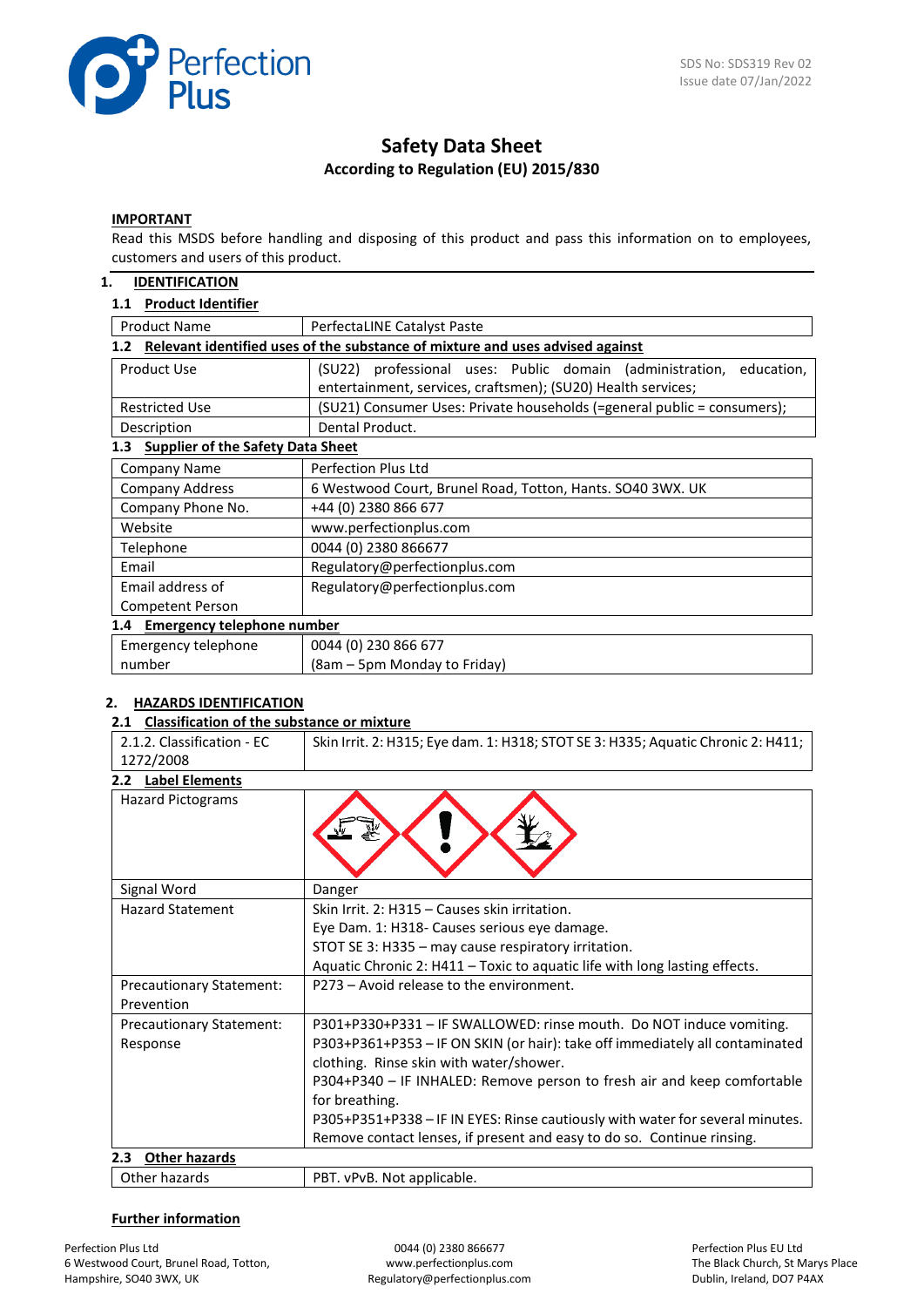

Medical devices as defined in Directive 93/42/EEC and which are invasive or used in direct physical contact with the human body, are exempted from the provisions of regulation (EC) No 1272/2008 (CLP/GHS) usually if they are in the finished state and intended for the final user.

## **3. COMPOSITION/INFORMATION ON INGREDIENTS**

## **3.2 Mixtures**

### **EC 1272/2008**

| <b>Chemical Name</b> | Index No.    | CAS No.   | EC No.    | <b>REACH</b><br>Registration<br><b>Number</b> | CONC.<br>$(\%w/w)$ | <b>Classification</b>                                         |
|----------------------|--------------|-----------|-----------|-----------------------------------------------|--------------------|---------------------------------------------------------------|
| Calcium<br>Hydroxide |              | 1305-62-0 | 215-137-3 |                                               |                    | Skin Irrit. 2: H315;<br>Eye Dam. 1: H318;<br>STOT SE 3: H335; |
| Zinc oxide           | 030-013-00-7 | 1314-13-2 | 215-222-5 | 01-2119463881-32                              |                    | Aquatic Acute 1: H400;<br>Aquatic Chronic 1: H410;            |

## **4. FIRST AID MEASURES**

## **4.1 Description of first aid measures**

| Inhalation                                                      | Move the exposed person to fresh air.                                             |  |
|-----------------------------------------------------------------|-----------------------------------------------------------------------------------|--|
| Eye Contact                                                     | Rinse immediately with plenty of water for 15 minutes holding the eyelids open.   |  |
| Skin contact                                                    | Wash off immediately with plenty of soap and water. Remove contaminated clothing. |  |
|                                                                 | Do NOT induce vomiting.                                                           |  |
| Ingestion                                                       |                                                                                   |  |
| 4.2 Most important symptoms and effects, both acute and delayed |                                                                                   |  |
| Inhalation                                                      | May cause irritation to mucous membranes.                                         |  |

| Eye Contact $\vert$ Causes serious eye irritation. |
|----------------------------------------------------|

Skin contact | Causes skin irritation.

Ingestion May cause irritation to mucous membranes.

| 4.3 Indication of any immediate medical attention and special treatment needed |                                                           |  |  |  |
|--------------------------------------------------------------------------------|-----------------------------------------------------------|--|--|--|
| <b>Inhalation</b>                                                              | Seek medical attention if irritation or symptoms persist. |  |  |  |
| Eye Contact                                                                    | Seek medical attention if irritation or symptoms persist. |  |  |  |
| Skin contact                                                                   | Seek medical attention if irritation or symptoms persist. |  |  |  |
| Ingestion                                                                      | Seek medical attention if irritation or symptoms persist. |  |  |  |
| <b>General information</b>                                                     |                                                           |  |  |  |
| If you feel unwell, seek medical advice (show the label where possible).       |                                                           |  |  |  |

### **5. FIRE FIGHTING MEASURES**

### **5.1 Extinguishing media**

|  | Use extinguishing media appropriate to the surrounding fire conditions. |
|--|-------------------------------------------------------------------------|
|  | 5.2 Special hazards arising from the substance or mixture               |
|  | Burning produces irritating, toxic and obnoxious fumes.                 |
|  | 5.3 Advice for firefighters                                             |
|  | Wear suitable respiratory equipment when necessary.                     |

## **6. ACCIDENTAL RELEASE MEASURES**

## **6.1 Personal precautions, protective equipment and emergency procedures**

|     | Ensure adequate ventilation of the working area. Wear suitable protective equipment.        |  |  |  |  |
|-----|---------------------------------------------------------------------------------------------|--|--|--|--|
|     | 6.2 Environmental precautions                                                               |  |  |  |  |
|     | Do not allow product to enter drains. Prevent further spillage if safe.                     |  |  |  |  |
| 6.3 | Methods and material for containment and cleaning up                                        |  |  |  |  |
|     | Avoid raising dust. Sweep up. Transfer to suitable, labelled containers for disposal. Clean |  |  |  |  |
|     | spillage area thoroughly with plenty of water.                                              |  |  |  |  |
| 6.4 | <b>Reference to other sections</b>                                                          |  |  |  |  |
|     | See section 13 for disposal information. See section 8 for exposure controls/personal       |  |  |  |  |
|     | protection.                                                                                 |  |  |  |  |

## **7. HANDLING AND STORAGE**

## **7.1 Precautions for safe handling**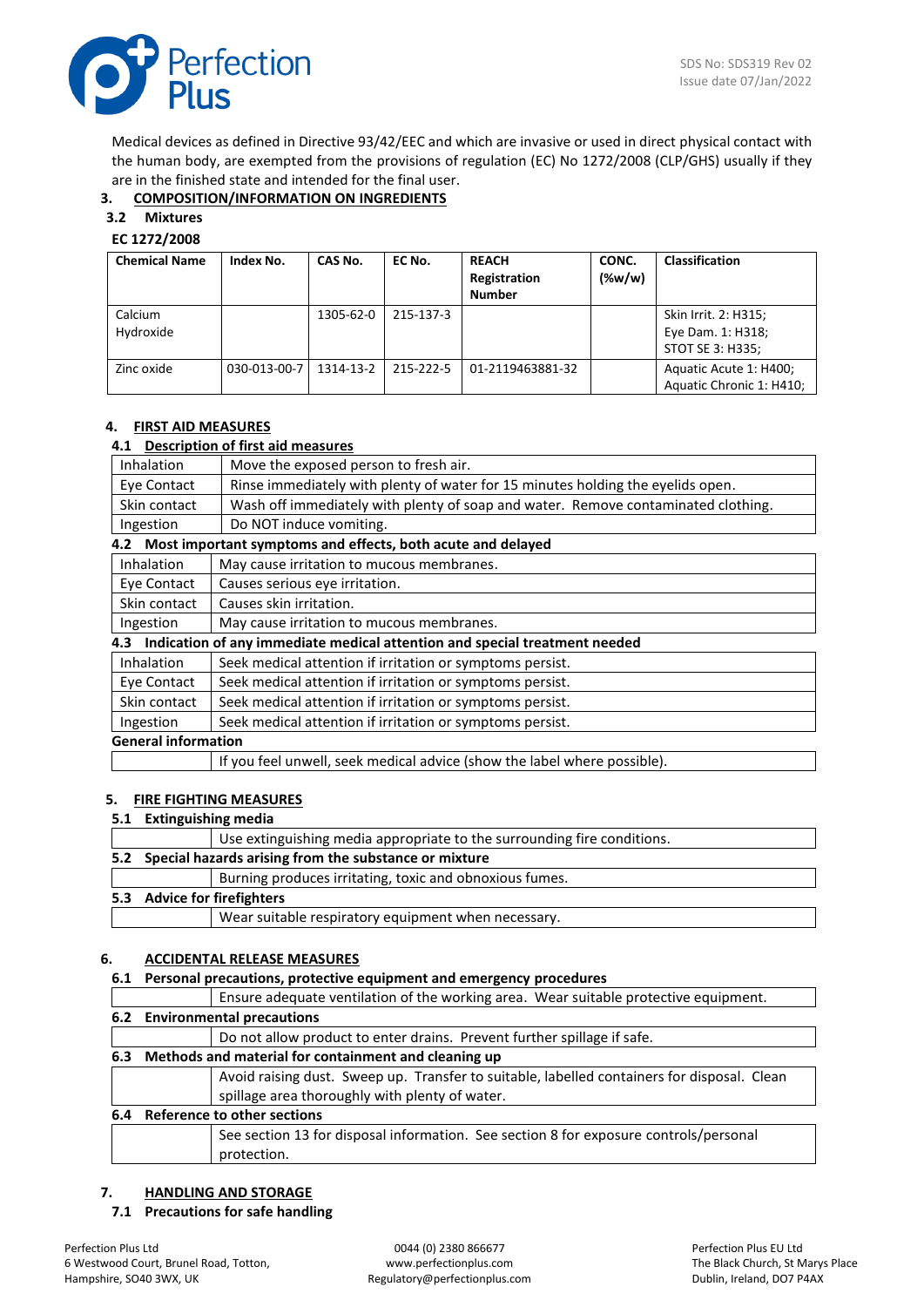

| Avoid contact with eyes and skin. Ensure adequate ventilation of the working area. Adopt     |  |  |  |  |
|----------------------------------------------------------------------------------------------|--|--|--|--|
| best Manual Handling considerations when handling, carrying and dispensing.                  |  |  |  |  |
| 7.2 Conditions for safe storage, including any incompatibilities                             |  |  |  |  |
| Keep in a cool, dry, well-ventilated area. Keep containers tightly closed. Store in original |  |  |  |  |
|                                                                                              |  |  |  |  |
| Specific end use(S)<br>7.3                                                                   |  |  |  |  |
| See section 1.2. Relevant identified uses of the substance or mixture and uses advised       |  |  |  |  |
|                                                                                              |  |  |  |  |

## **8. EXPOSURE CONTROLS/PERSONAL PROTECTION**

## **8.1 Control parameters**

### **8.1.1 Exposure Limit Values**

| Calcium Hydroxide               | WEL 8-hr limit ppm:        |                              | WEL 8-hr limit $mg/m3$ :     | 5  |
|---------------------------------|----------------------------|------------------------------|------------------------------|----|
|                                 | WEL 15 min limit ppm:      |                              | WEL 15 min limit mg/m3:      |    |
|                                 | WEL 8-hr limit mg/m3 total |                              | WEL 15 min limit mg/m3 total |    |
|                                 | inhalable dust:            |                              | inhalable dust:              |    |
|                                 | WEL 8-hr limit mg/m3 total | $\qquad \qquad \blacksquare$ | WEL 15 min limit mg/m3 total |    |
|                                 | respirable dust:           |                              | respirable dust:             |    |
| Zinc Stearate (Zinc distearate) | WEL 8-hr limit ppm:        | $\overline{\phantom{a}}$     | WEL 8-hr limit mg/m3:        |    |
|                                 | WEL 15 min limit ppm:      |                              | WEL 15 min limit mg/m3:      |    |
|                                 | WEL 8-hr limit mg/m3 total | 10                           | WEL 15 min limit mg/m3 total | 20 |
|                                 | inhalable dust:            |                              | inhalable dust:              |    |
|                                 | WEL 8-hr limit mg/m3 total | 4                            | WEL 15 min limit mg/m3 total |    |
|                                 | respirable dust:           |                              | respirable dust:             |    |

## **8.2 Exposure controls**



## **8.2.1 Appropriate engineering controls**

|                        | Ensure adequate ventilation of the working area.    |  |  |  |  |
|------------------------|-----------------------------------------------------|--|--|--|--|
|                        | 8.2.2 Individual protection measures                |  |  |  |  |
|                        | Wear chemical protective clothing.                  |  |  |  |  |
| Eye/face protection    | Approved safety goggles.                            |  |  |  |  |
| Skin protection -      | Chemical resistant gloves.                          |  |  |  |  |
| Hand protection        |                                                     |  |  |  |  |
| Respiratory protection | Wear suitable respiratory equipment when necessary. |  |  |  |  |
|                        |                                                     |  |  |  |  |

## **9. PHYSICAL AND CHEMICAL PROPERTIES**

### **9.1. Information on basic physical and chemical properties**

| Appearance                | Paste             | Vapour pressure             | Not applicable.           |
|---------------------------|-------------------|-----------------------------|---------------------------|
| Colour                    | White             | Vapour density              | Not applicable.           |
| Odour                     | Characteristic    | Relative density            | No data available         |
| Odour threshold           | Not applicable.   | Fat solubility              | No data available         |
| рH                        | No data available | Partition coefficient       | No data available         |
| Melting point             | No data available | Autoignition temperature    | No data available         |
| Freezing point            | No data available | Viscosity                   | No data available         |
| Initial boiling point     | No data available | <b>Explosive properties</b> | No data available         |
| Flash point               | No data available | Oxidising properties        | No data available         |
| Evaporation rate          | No data available | Solubility                  | Slightly soluble in water |
| Flammability (solid, gas) | No data available |                             |                           |

## **9.2. Other information**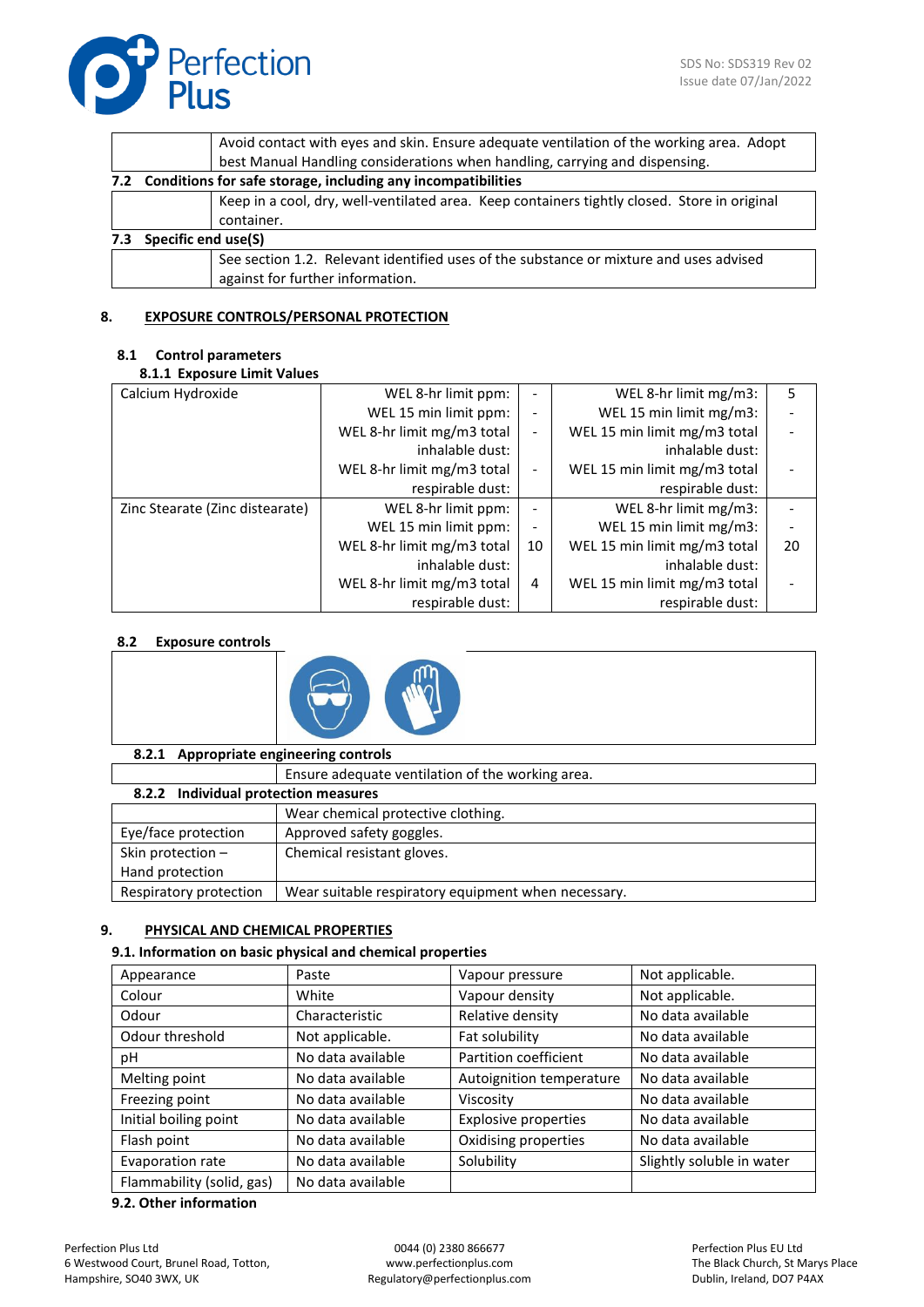

| Conductivity                     | No data available |
|----------------------------------|-------------------|
| Surface tension                  | No data available |
| Gas group                        | Not applicable.   |
| Benzene content                  | No data available |
| Lead content                     | No data available |
| VOC (Volatile organic compounds) | No data available |

## **10. STABILITY AND REACTIVITY**

### **10.1 Reactivity**

|      |                                       | No data available.                      |  |
|------|---------------------------------------|-----------------------------------------|--|
|      | 10.2 Chemical stability               |                                         |  |
|      |                                       | Stable under normal conditions.         |  |
|      |                                       | 10.3 Possibility of hazardous reactions |  |
|      |                                       | No data is available on this product.   |  |
|      | 10.4 Conditions to avoid              |                                         |  |
|      |                                       | Heat. Moisture.                         |  |
| 10.5 | Incompatible materials                |                                         |  |
|      |                                       | Strong acids. Strong bases.             |  |
|      | 10.6 Hazardous decomposition products |                                         |  |
|      |                                       | No data available.                      |  |

## **11. TOXICOLOGICAL INFORMATION**

## **11.1 Information on toxicological effects**

| No data available.                        |
|-------------------------------------------|
| Causes skin irritation.                   |
| Causes serious eye irritation.            |
| May cause irritation to mucous membranes. |
| No mutagenic effects reported.            |
| No carcinogenic effects reported.         |
| No teratogenic effects reported.          |
| No data available.                        |
| No data available.                        |
| Irritating to respiratory system.         |
| Irritating to skin.                       |
|                                           |

## **11.1.4 Toxicological Information**

| Calcium Hydroxide | <b>Oral Rat LD50: 7340 mg/kg</b>     |                                 |
|-------------------|--------------------------------------|---------------------------------|
| Zinc Stearate     | <b>Oral Rat LD50: &gt;5000 mg/kg</b> | Dermal Rabbit LD50: >2000 mg/kg |

## **12. ECOLOGICAL INFORMATION**

## **12.1 Toxicity**

| Fish LC50/96h: 160.0000 mg/l<br>Calcium Hydroxide |                                       |                                                |  |
|---------------------------------------------------|---------------------------------------|------------------------------------------------|--|
| 12.2 Persistence and degradability                |                                       |                                                |  |
|                                                   | No data is available on this product. |                                                |  |
| 12.3 Bio accumulative potential                   |                                       |                                                |  |
|                                                   | No data is available on this product. |                                                |  |
| <b>Partition coefficient</b>                      |                                       |                                                |  |
|                                                   |                                       | PerfectaLINE Catalyste Paste No data available |  |
| 12.4 Mobility in soil                             |                                       |                                                |  |
|                                                   |                                       | No data is available on this product.          |  |
| 12.5 Results of PBT and vPvB assessment           |                                       |                                                |  |
|                                                   |                                       | No data is available on this product.          |  |
|                                                   |                                       |                                                |  |

**12.6 Other adverse effects**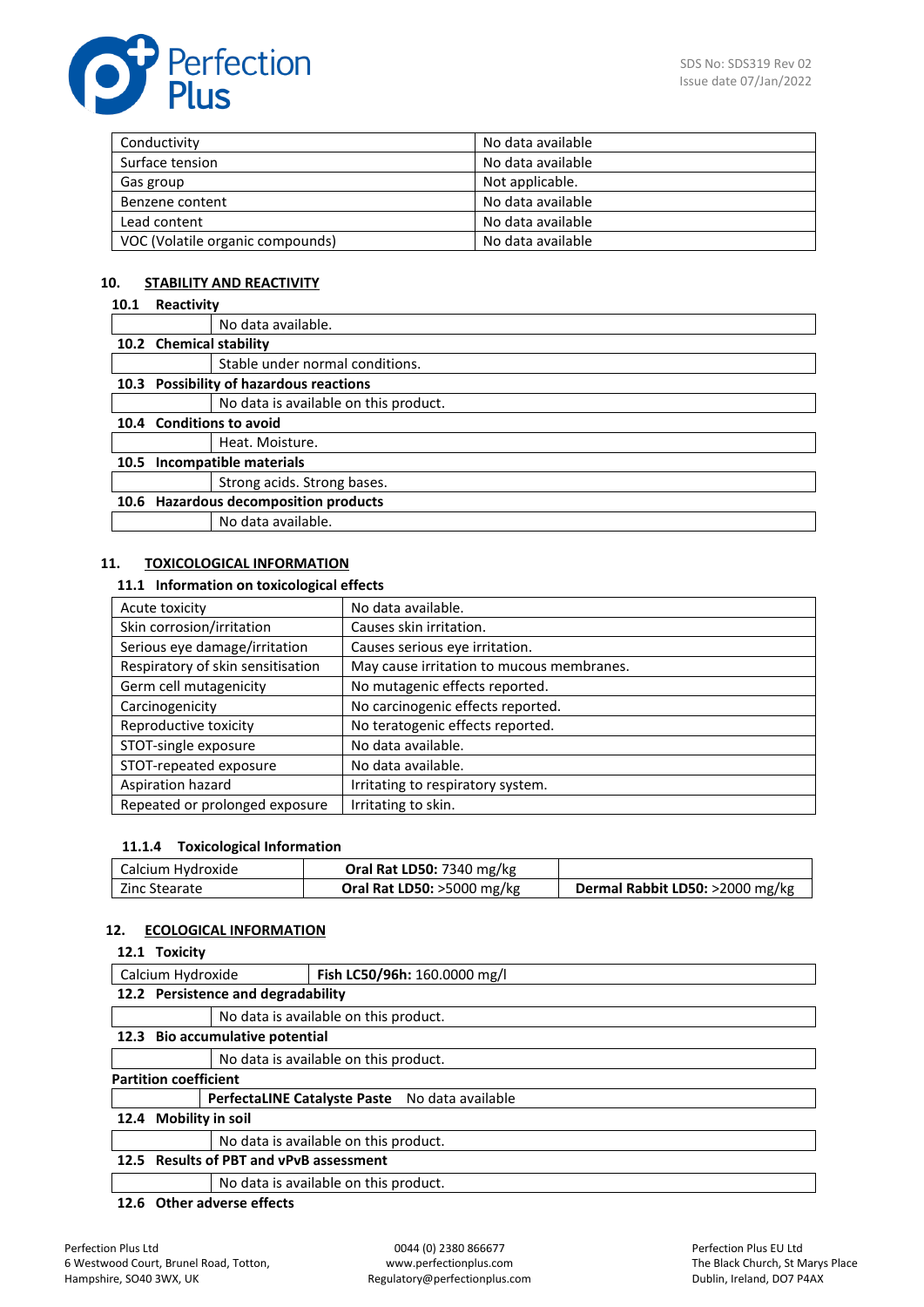

Toxic to aquatic life with long lasting effects.

### **13. DISPOSAL CONSIDERATIONS**

#### **13.1 Waste treatment methods**

|                            | Dispose of in compliance with all local and national regulations.                                                                                                                                                                                                                                                      |
|----------------------------|------------------------------------------------------------------------------------------------------------------------------------------------------------------------------------------------------------------------------------------------------------------------------------------------------------------------|
| <b>General information</b> |                                                                                                                                                                                                                                                                                                                        |
|                            | 18 WASTES FROM HUMAN OR ANIMAL HEALTH CARE AND/OR RELATED RESEARCH (except<br>kitchen and restaurant wastes not arising from immediate health care). 18 01 wastes from<br>natal care, diagnosis, treatment or prevention of disease in humans. 18 01 06 chemicals<br>consisting of or containing dangerous substances. |
| <b>Disposal Methods</b>    |                                                                                                                                                                                                                                                                                                                        |
|                            | Do not empty in to drains. For disposal within the EC, the appropriate code according to the<br>European Waste Catalogue (EWC) should be used.                                                                                                                                                                         |
| Disposal of packaging      |                                                                                                                                                                                                                                                                                                                        |
|                            | Do NOT reuse empty canisters. Empty containers can be sent for disposal or recycling.                                                                                                                                                                                                                                  |

### **14. TRANSPORT INFORMATION**

### **Hazard Pictograms**

| L |  |
|---|--|
|   |  |

#### **14.1 UN number**

|                                           | <b>UN3077</b>                                      |           |        |
|-------------------------------------------|----------------------------------------------------|-----------|--------|
| 14.2 UN proper shipping name              |                                                    |           |        |
|                                           | ENVIRONMENTALLY HAZARDOUS SUBSTANCE, SOLID, N.O.S. |           |        |
| <b>Transport hazard class(es)</b><br>14.3 |                                                    |           |        |
| ADR/RID                                   | 9                                                  |           |        |
| Subsidiary risk                           | $\overline{\phantom{a}}$                           |           |        |
| <b>IMDG</b>                               | 9                                                  |           |        |
| Subsidiary risk                           | $\overline{\phantom{a}}$                           |           |        |
| <b>IATA</b>                               | 9                                                  |           |        |
| Subsidiary risk                           |                                                    |           |        |
| <b>Packing group</b><br>14.4              |                                                    |           |        |
| Packing Group<br>$\mathbf{III}$           |                                                    |           |        |
| <b>Environmental hazards</b><br>14.5      |                                                    |           |        |
| Environmental hazards                     |                                                    | Yes       |        |
| Marine pollutant<br>Yes                   |                                                    |           |        |
| <b>ADR/RID</b>                            |                                                    |           |        |
| Hazard ID                                 | 90                                                 |           |        |
| Tunnel category                           | (E)                                                |           |        |
| <b>IMDG</b>                               |                                                    |           |        |
| EmS Code                                  |                                                    | $F-A S-F$ |        |
| <b>IATA</b>                               |                                                    |           |        |
| Packing Instruction (Cargo)               |                                                    |           | 956    |
|                                           | Maximum quantity                                   |           | 400 kg |
| Packing instruction (Passenger)           |                                                    |           | 956    |
| Maximum quantity                          |                                                    |           | 400kg  |

### **15. REGULATORY INFORMATION**

**15.1 Safety, health and environmental regulations/legislation specific for the substance or mixture**